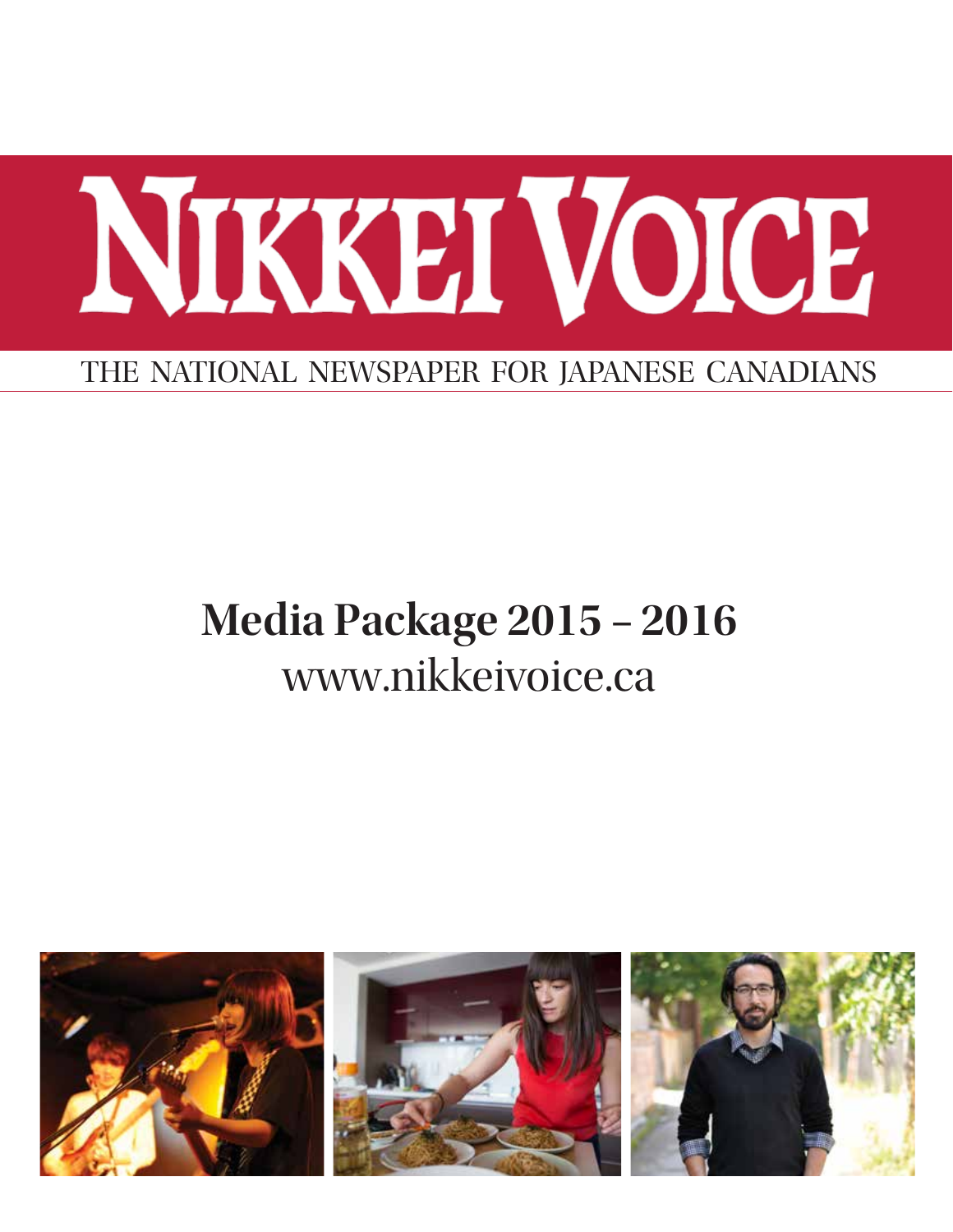## Advertise with Nikkei Voice

### **About Nikkei Voice**

Published 10 times a year, Nikkei Voice is a 16 page monthly publication with paid subscriptions that number approximately 1,600 with a growing circulation at the Pearson and Vancouver International Airports. Nikkei Voice has recently launched nikkeivoice.ca in March 2014, with a growing reader base of 85000 since its inception.

- → Meet a tailored demographic of Japanese and Japanese Canadians in Canada
- → Reach hundreds of business class travelers in both Pearson International and Vancouver International Airports
- → Get noticed by over 5000 visitors to our website each month
- → Our advertisement options are affordable and convenient
- → Change your ad any time free of charge
- → Prepay today and take advantage of our discount plans

# Join Nikkei Voice's family of advertisers!

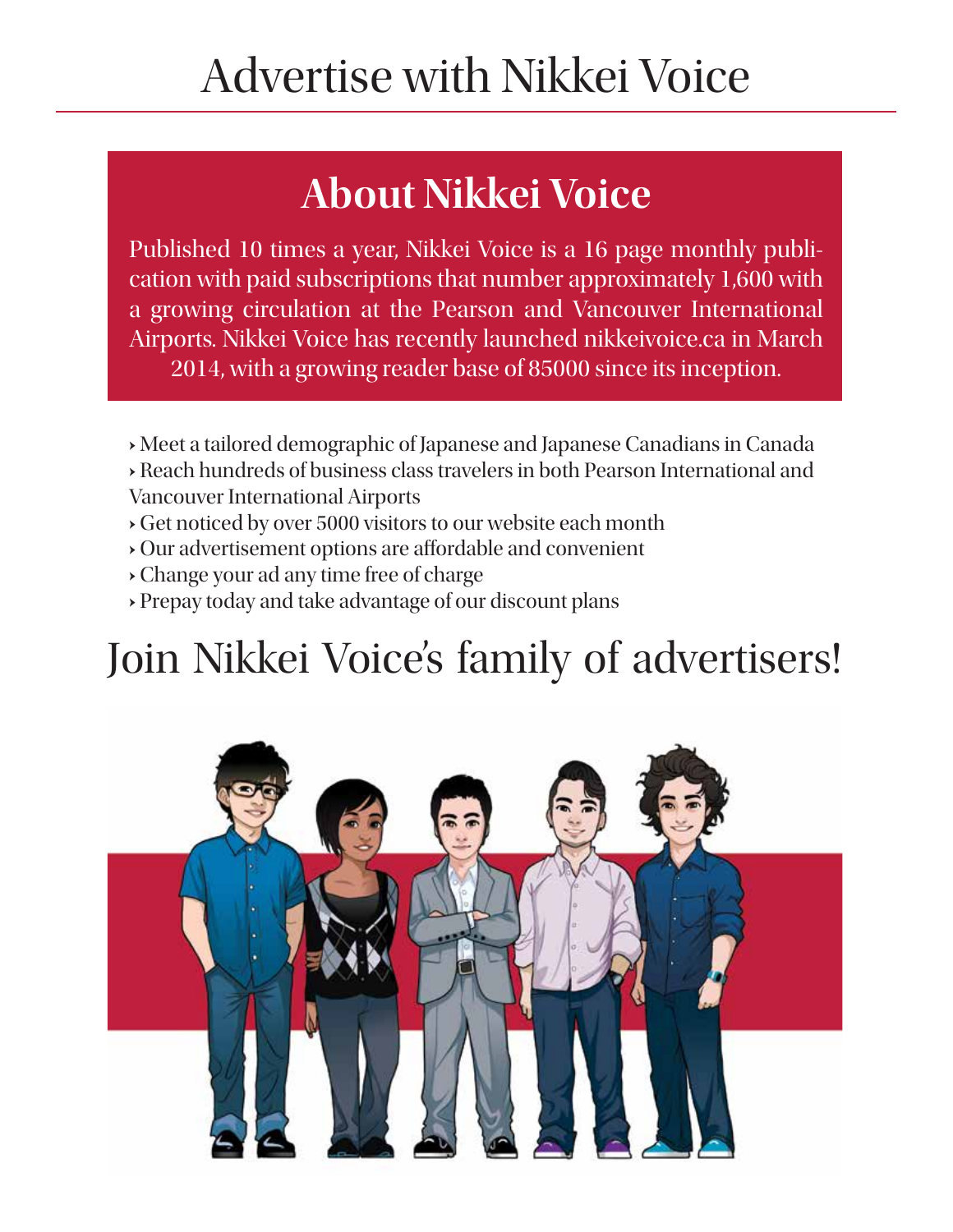#### **Nikkei Voice Monthly Advertising Rates – Print Ad Specifications: CMYK PDF Only (contact: editor@nikkeivoice.ca for details)**

| <b>Width (Inches)</b> | <b>Height (Inches)</b> | <b>Page Measure</b> | Price (B&W)  | Price (Colour) |
|-----------------------|------------------------|---------------------|--------------|----------------|
| $\overline{11}$       | 17                     | Full page           | $$640 + HST$ | $$980 + HST$   |
| -11                   | 8.5                    | $1/2$ page          | $$320 + HST$ | $$490 + HST$   |
| 6.5                   | 4                      | $1/4$ page          | $$160 + HST$ | $$245 + HST$   |
| $\overline{4}$        | 4                      | $1/5$ page          | $$128 + HST$ | $$196 + HST$   |
| $\overline{4}$        | 3                      | $1/6$ page          | $$107 + HST$ | $$163 + HST$   |
| 3                     | 2                      | $1/12$ page         | $$53 + HST$  | $$82 + HST$    |



Please note: images are not drawn to scale, measured in inches (width by height). Effective June 1st, 2014, prices are subject to change without notice. \*For long-term advertisers - If you prepay your account for 10 months (8 regular issues + 2 double issues throughout the year), you are eligible for a 12.5% discount + 2 complimentary months thereafter. Opening a pre-paid account can begin at any time. Please contact us at business@nikkeivoice.ca for details.